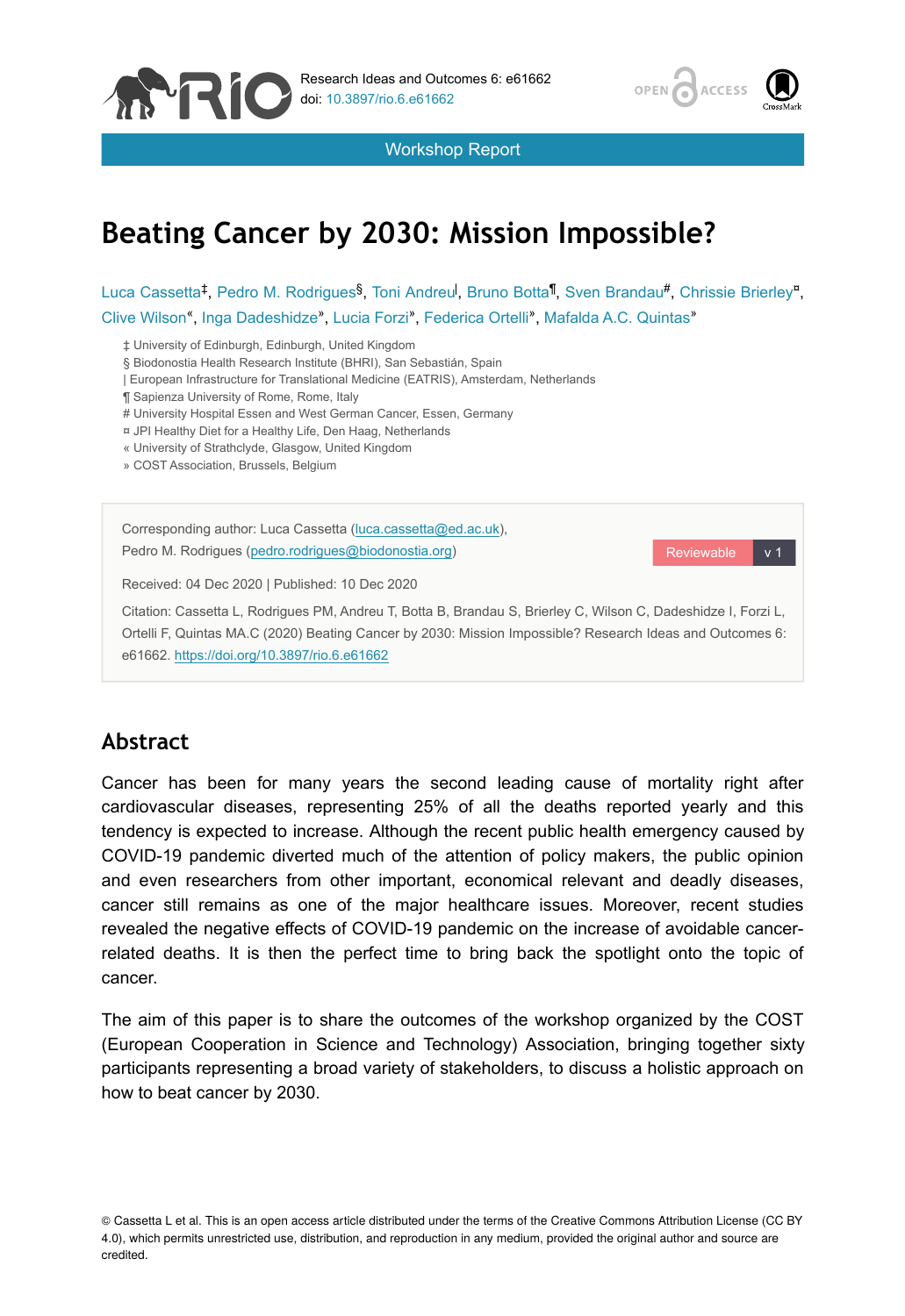The conclusions of this workshop are highly relevant for the community and are supporting the work being undertaken by the EU Mission Board on Cancer. This report lays down the main conclusions and recommendations agreed by the workshop participants, focusing on different aspects such as better stakeholder collaboration, citizen education, innovative therapies, and patient-centric care.

## **Keywords**

Cancer Prevention and Treatment, Science Policy, Research Roadmap

# **Date and place**

21st to 22nd May 2019, COST Association, Av. Louise 149, 1050 Brussels, Belgium

## **Contributions**

The conclusions and recomendations of this paper are the result of the discussions and ideas from all the workshop participants (full list in supp material 1: *Booklet of the Workshop - Beating cancer by 2030: mission impossible*?).

Disclaimer: Dr Wolfgang Burtscher, Deputy Director General at DG Research and Innovation (EC) and Dr Sanja Damjanovic, Minister for Science in Montenegro, attended the workshop as invited guests and gave presentations for the benefit of the participants. They were not active participants and therefore, the conclusions and recommendations reported in this paper shall not be associated with their opinion nor the position of the institutions they represented.

## **Description, Agenda and Participants**

See Suppl. material 1 - *Booklet of the Workshop - Beating cancer by 2030: mission impossible*?

# **Opening Remarks**

The recent COVID-19 pandemic overshadowed the importance of other major health issues such as cancer (Sarpless 2020). Although the importance on investing resources in the fight against COVID-19 is recognised, cancer is still a deadly and economically relevant disease. Moreover, recent studies have highlighted the negative effects of the COVID-19 pandemic on the increase of avoidable deaths in four major tumours (Maringe 2020) and experts have shown the need to prioritizing the various aspects of cancer care to mitigate these negative effects in the management of cancer patients (Curigliano 2020) .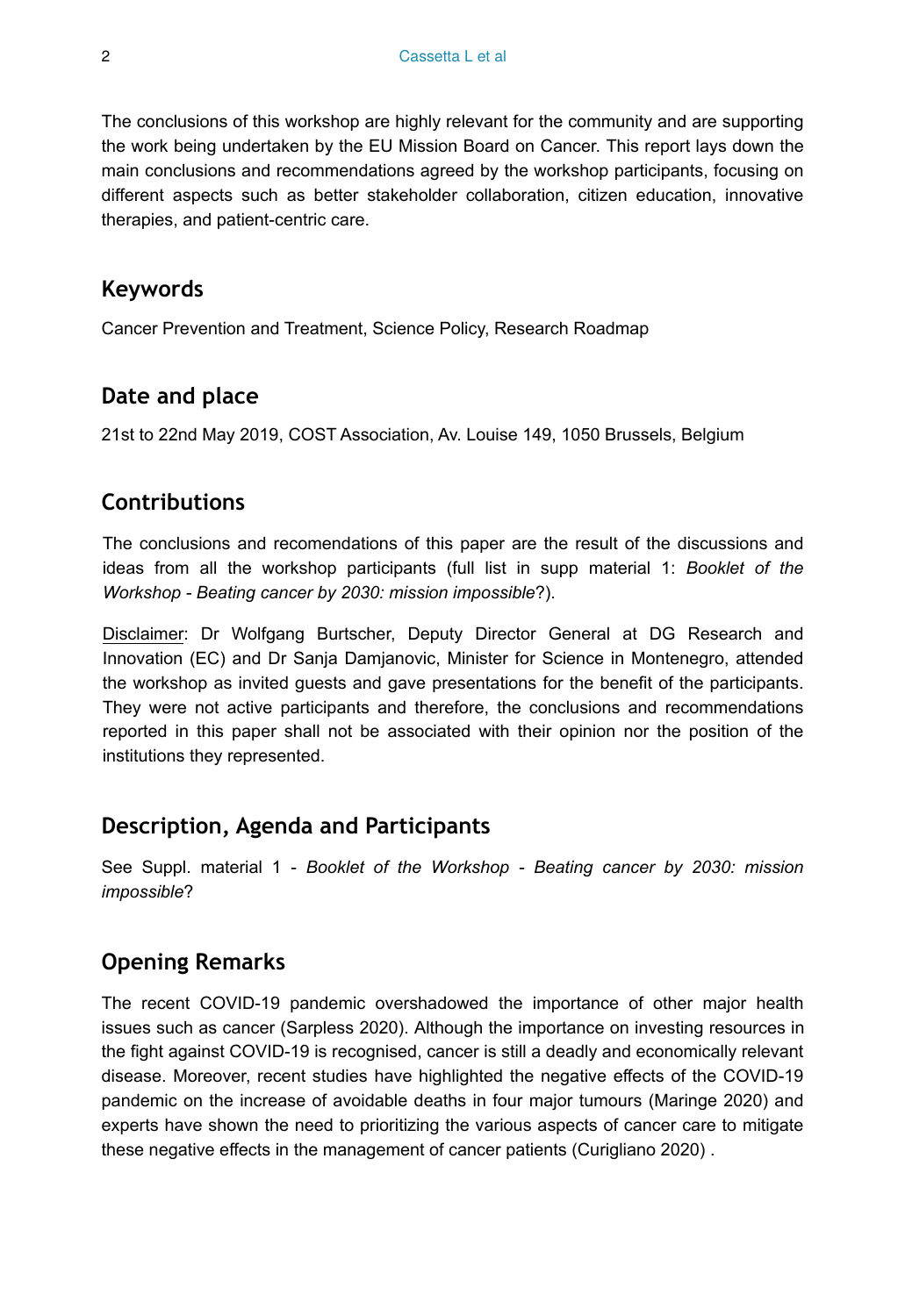The COST Association organised a COST Connect event entitled "Beating cancer by 2030: mission impossible?". This paper shares the conclusions and recommendations of this event to help refocus attention to this important issue.

## **Introduction**

In 2015, cancer caused around 1.320.000 deaths in the European Union (EU), constituting the second leading cause of mortality second only to cardiovascular diseases, representing 25% of all the deaths reported (OECD and European Union 2018).

Considering the worldwide, exponential population increase and the average life expectancy, cancer is now identified as one of the major causes of death (first or second leading cause of death before 70 years of age in 91 countries). Noteworthy, cancer currently accounts for 20% of all deaths occurring in Europe every year (3.9 million new cases and 1.9 million deaths yearly), and is expected to stand out as the major leading cause of death worldwide during this century (Bray 2018). The deadliest cancers in Europe are those affecting lung, liver, stomach, breast and colorectal tissue. Analysing the pan-European average 5-year survival statistics, males diagnosed with cancer in the age 45-54 have almost one-third less chance of survival (average 50.22%) compared to females (average 74.06%). This discrepancy however is reduced significantly in males and females diagnosed in the age range 65-74 (52.06 and 55.76 % respectively) and almost no differences are observed in people with more than 75 years (41.96 and 41.04 % respectively) ([European Commission/JRC. Data Explorer.](https://ecis.jrc.ec.europa.eu/explorer.php?%240-2%241-AEE%242-All%244-1,2%243-0%246-0,14%245-2000,2007%247-1%24CRelativeSurvivalAgeGroup%24X0_14-%24X0_15-RSC%24CRelativeSurvivalFollow%24X1_14-%24X1_-1-%24X1_15-RSC) *[Estimates of survival, by country](https://ecis.jrc.ec.europa.eu/explorer.php?%240-2%241-AEE%242-All%244-1,2%243-0%246-0,14%245-2000,2007%247-1%24CRelativeSurvivalAgeGroup%24X0_14-%24X0_15-RSC%24CRelativeSurvivalFollow%24X1_14-%24X1_-1-%24X1_15-RSC) [and cancer site](https://ecis.jrc.ec.europa.eu/explorer.php?%240-2%241-AEE%242-All%244-1,2%243-0%246-0,14%245-2000,2007%247-1%24CRelativeSurvivalAgeGroup%24X0_14-%24X0_15-RSC%24CRelativeSurvivalFollow%24X1_14-%24X1_-1-%24X1_15-RSC)*).

The main preventable causes of cancer in Europe reside in unhealthy lifestyles, which include excessive alcohol consumption, tobacco use, inappropriate diet, obesity, and lack of physical activity. In fact, as a result of the westernization of the lifestyle, changes in the profile of the most common cancer types are more striking in emerging economies, where a displacement of infection-related and poverty-related cancers by those cancers more frequently reported in developed countries is taking place (Bray and Soerjomataram 2015, Maule and Merletti 2012). The difference of cancer profiles between regions remains crystal clear, highlighting the geographic diversity and the persistence of specific risk factors according to the different phases of socio-economic transition.

The economical sustainability of cancer management in national health systems remains a major concern. Paralleling the epidemiological cancer data, the costs of cancer care are increasing, likely as a result of the development of new diagnostic imaging techniques and new innovative therapies. Importantly, in European countries, up to 30% of total hospital expenditure arises directly from oncology-related expenses and the costs spent on new drugs which is exponentially rising is expected to continue increase (Pramesh 2015, Luengo-Fernandez 2013). Between 1995 and 2014, estimated cancer-related expenditure in the EU increased 133% (from €35.7 billion to €83.2 billion, respectively) (Jönsson 2016). However, these values might be underestimated since cancer costs in EU were reported to reach €126 billion in 2009. It is noteworthy that approximately 40% of these expenses (€51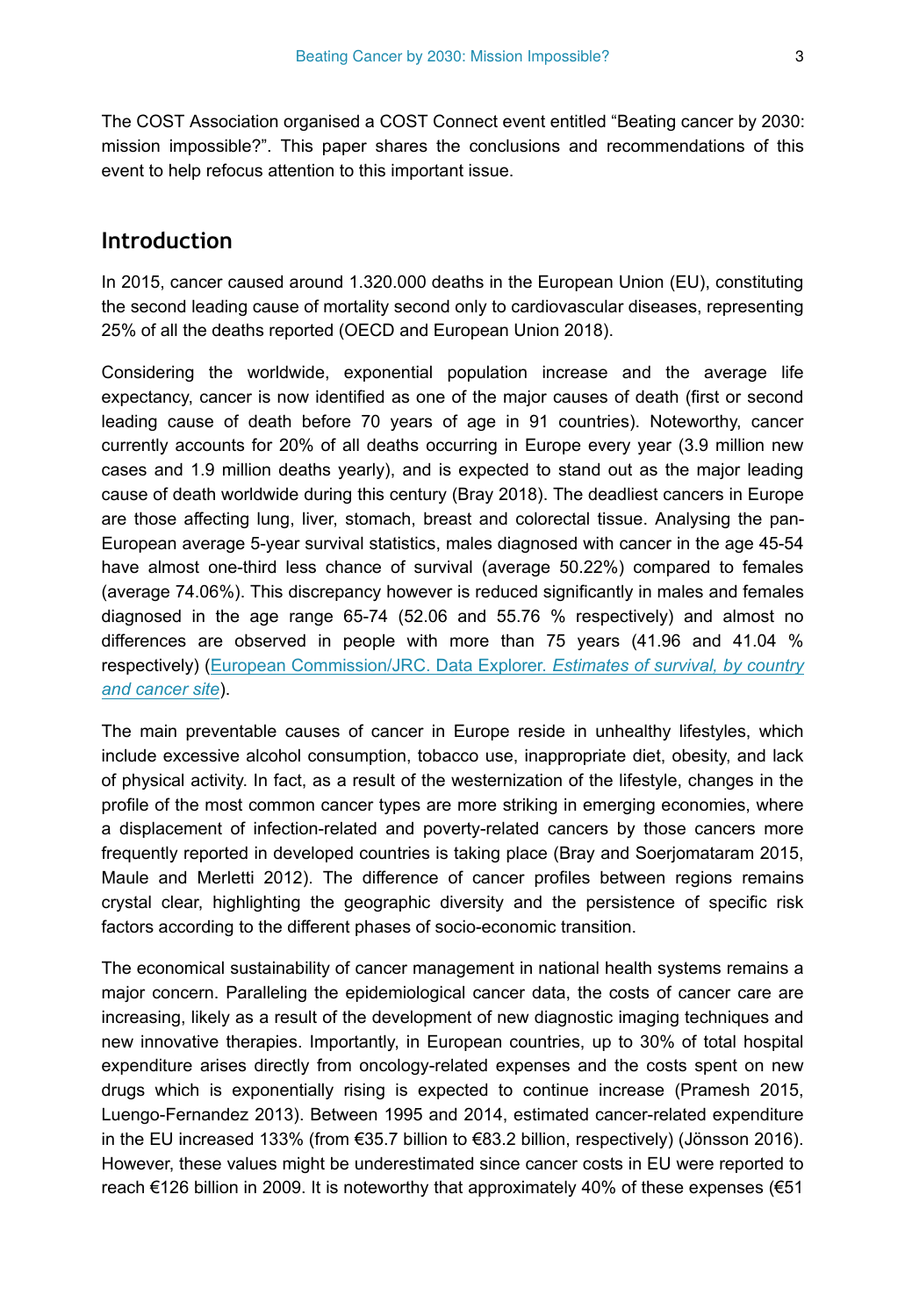billion) were related with health care costs, while productivity losses because of early death, lost working days and informal care represented a cost of €42.6 and €9.43 and €21.3 billion, respectively (Luengo-Fernandez 2013). Across the EU member states, a high discrepancy is observed regarding health care costs (average cost of  $\epsilon$ 102 per person), ranging from € 16 per person (Bulgaria) to €184 per person (Luxembourg). Although such differences are observed, the costs related with non-pharmacological management of cancer are stable whilst cancer drugs are known to markedly contribute for the increased costs experienced in cancer management. Overall, despite all the differences in cancer therapeutics among the EU members, burdening health systems with all these fast-growing costs is unsustainable and if the trends continue in this direction, cancer care might be significantly compromised in the future.

All this data reinforces the need for strong efforts in European cancer research to invest money, create infrastructures, and distribute knowledge with the final goal to beat cancer by 2030. In this regard, the European Cooperation in Science and Technology (COST www.cost.eu), an EU-funded programme, enables researchers and innovators to set up COST Actions, interdisciplinary research networks in Europe and beyond to timely address scientific and societal challenges. COST also organises highly interactive COST Connect events aiming at bringing together representatives of the funded networks with the wider scientific communities, stakeholders and policymakers working together. Such events aim at creating synergies and reducing research fragmentation in the field, initiating future research cooperation. They actively promote the COST Actions strategic research roadmaps, identify new funding opportunities and priorities for Horizon Europe.

The aim of this paper is to share the outcomes of the workshop organized under the COST Connect series on cancer research: "Beating cancer by 2030". This workshop provided a multidisciplinary platform where researchers, policy-makers, cancer patient organisations and industry discussed the challenges in cancer research, aiming at an improved coordination at European level. The event and this report come at a crucial time, providing pan-European input into the ongoing Horizon Europe discussions, as cancer has been identified as one of the future missions in the next Framework Programme for Research and Innovation.

#### **Methods**

The methodology of the workshop is based on the concept of the Pro-Action Café, which is an interactive yet simple facilitation methodology for creative, inspirational, and relevant conversations.

The event has no set agenda and starts with short "setting-the-scene" presentations aiming at providing a general overview of the challenges and activities of the different actors in the field. In a Pro-Action Café, discussion topics are proposed by the participants themselves and selected by the audience, ensuring a maximum engagement and relevant outcomes.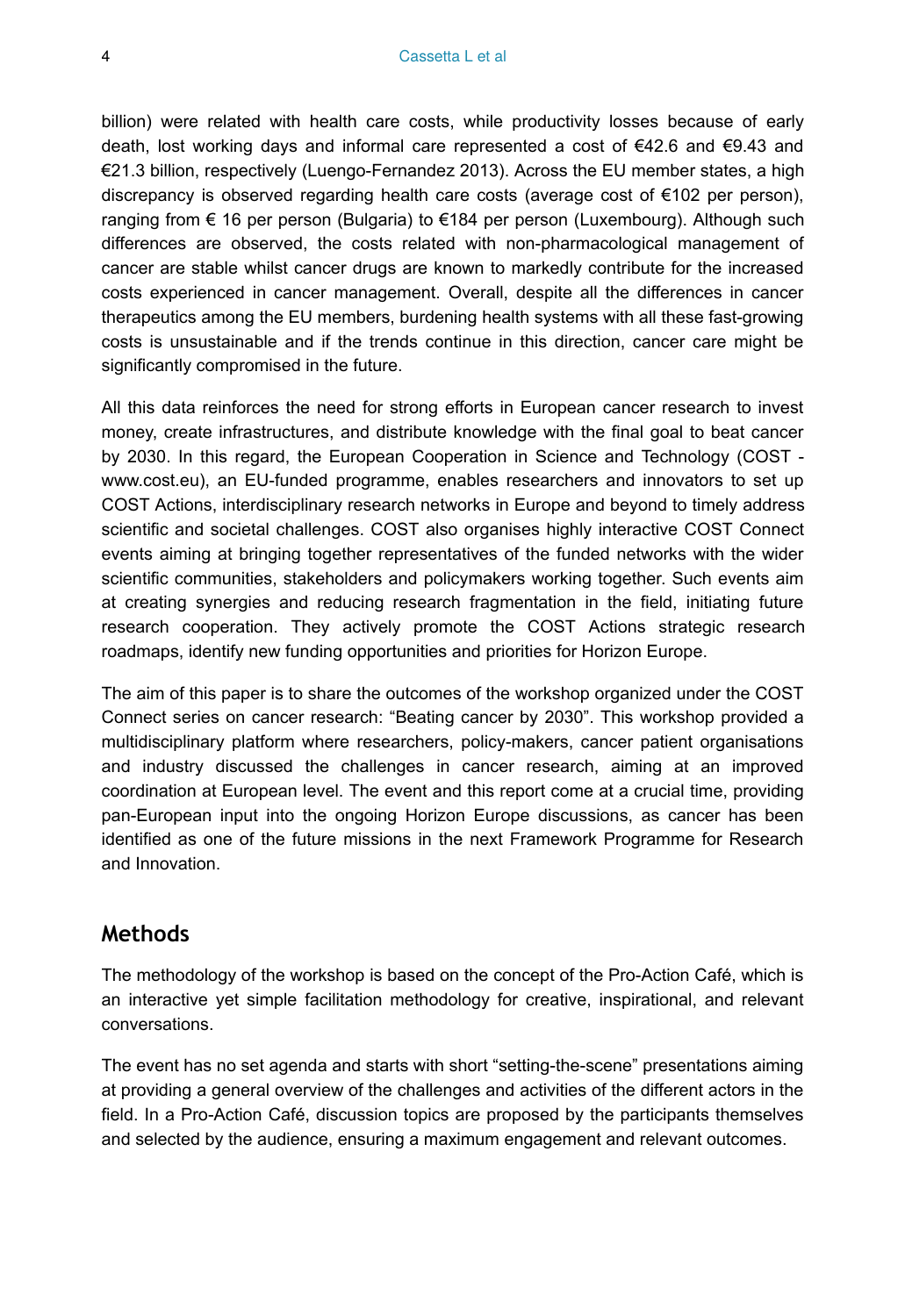After agreement of the discussion topics, participants invite the audience to define strategies to overcome a specific identified challenge. This is achieved by three rounds of conversation in café style, each guided by a few generic questions to help deepen and focus the conversations. In each round, a new set of participants join the tables, benefiting from the collective intelligence present during the event.

## **Structure of the workshop**

The detailed program of the workshop is given in Suppl. material 1. *Booklet of the Workshop - Beating cancer by 2030: mission impossible*?

The workshop focused on possible strategies to beat cancer. The discussions were supported by presentations from policy makers who presented the current state of affairs in the policy arena (Fig. 1). During the workshop short presentations from stakeholders and COST Actions' representatives were also given to support framing and fostering the discussions (Fig. 2).



#### Figure 1. doi

Dr Wolfgang Burtscher, Deputy Director General at DG Research and Innovation (EC) (L) opened the event presenting an overview of the state of play of current Horizon Europe negotiations and the planned Mission in the field of Cancer. Dr Sanja Damjanovic, Minister for Science in Montenegro (R), presented the roadmap for establishing The South East European International Institute for Sustainable Technologies (SEEIIST), which aims developing Hadron Cancer Therapy and Biomedical Research with Protons and Heavy Ions.

From the Stakeholder side presentations focused on their activities in the field: Dr Manola Bettio presented [ECIS - European Cancer Information System from the Joint Research](https://ecis.jrc.ec.europa.eu/) [Centre](https://ecis.jrc.ec.europa.eu/) (EC); Dr Chrissie Brierley presented the view of the [JPI Healthy Diet for a Healthy](https://www.healthydietforhealthylife.eu/) [Life.](https://www.healthydietforhealthylife.eu/) Industry initiatives were presented by Dr Alexandre Ceccaldi [\(European Technology](https://etp-nanomedicine.eu/)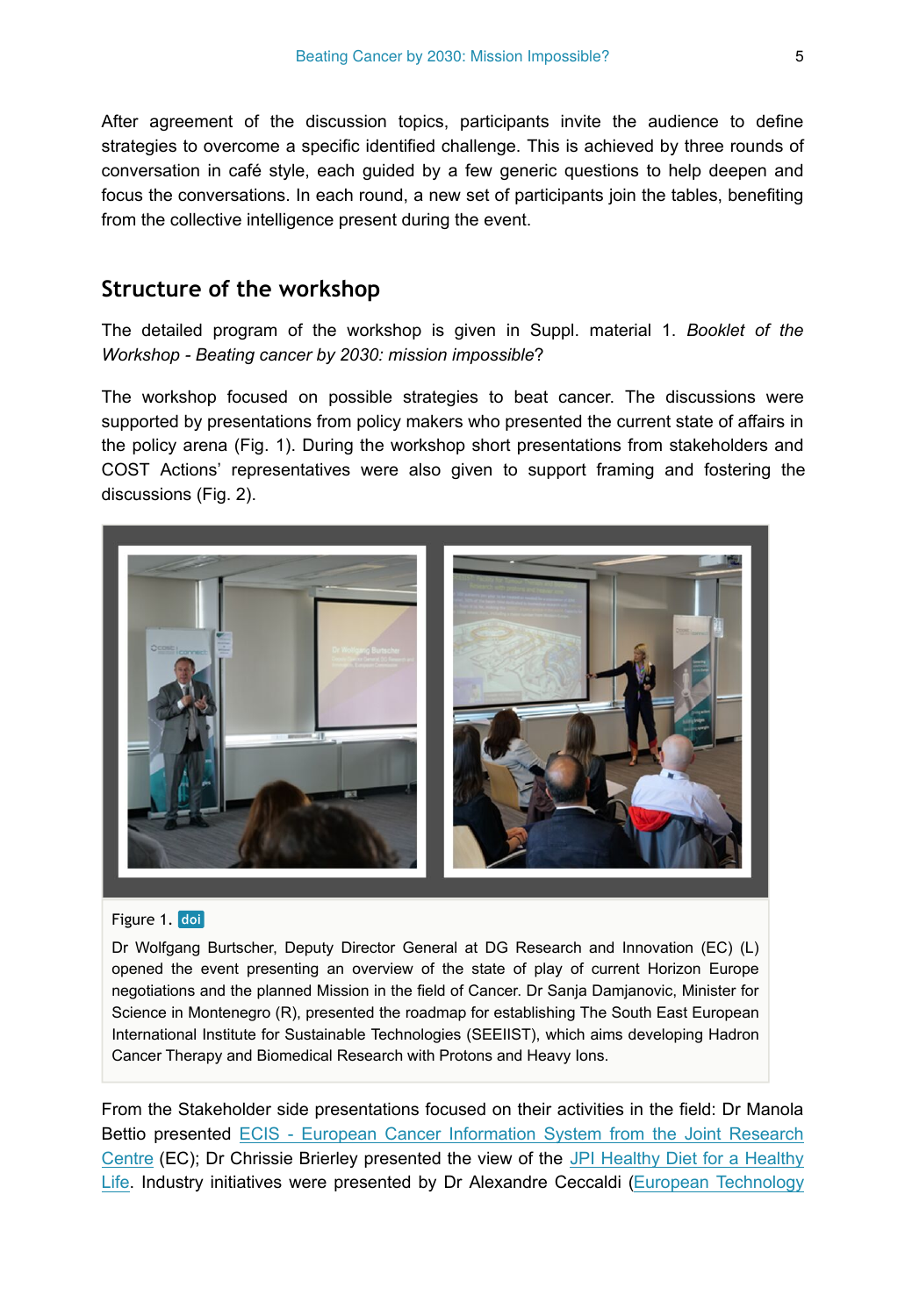[Platform on Nanomedicine\)](https://etp-nanomedicine.eu/). The views of the patients were presented by Ms Antonella Cardone [\(European Cancer Patient Coalition](https://ecpc.org/)). The need and potential for data sharing services was presented by Dr Ashley Woolmore [\(IQVIA - CODE\)](https://www.iqvia.com/solutions/real-world-evidence/evidence-networks/oncology-data-network).



#### Figure 2. doi

COST Actions representatives and Stakeholders short presentations on their activities in Beating Cancer.

Representatives of selected COST Actions presented the achievements of the different networks in different aspects of cancer research: Dr Christof Krafft on Raman-based applications for clinical diagnostics ([Raman4clinics](https://www.raman4clinics.eu/); BM1401); Dr Daniel Ortega: on Multifunctional Nanoparticles for Magnetic Hyperthermia and Indirect Radiation Therapy [\(RADIOMAG](http://www.cost-radiomag.eu/); TD1402); Prof. Sven Brandau on European Network of Investigators Triggering Exploratory Research on Myeloid Regulatory Cells [\(Mye-EUNITER](http://www.mye-euniter.eu/); BM1404); Prof. Stefano Alcaro on Multi-target paradigm for innovative ligand identification in the drug discovery process ([MuTaLig;](http://www.mutalig.eu/) CA15135); Dr Georgia Pennarossa on In vitro 3-D total cell guidance and fitness [\(CellFit;](http://cost-cellfit.eu/) CA16119); Dr Puri Fortes on Delivery of Antisense RNA Therapeutics [\(DARTER](https://www.antisenserna.eu/), CA17103); Dr Richarda De Voer on Identifying Biomarkers Through Translational Research for Prevention and Stratification of Colorectal Cancer [\(TRANSCOLONCAN;](https://www.transcoloncan.eu/) CA17118).

The workshop participants agreed to focus on some important topics which were discussed among them following a Pro-Action Café methodology (Fig. 3).

The conclusions and recommendations presented in this paper are the result of such discussions on the following topics:

**I. Translational research and precision medicine**: How to improve translational cancer research? How to make precision medicine real in diagnosis and treatment?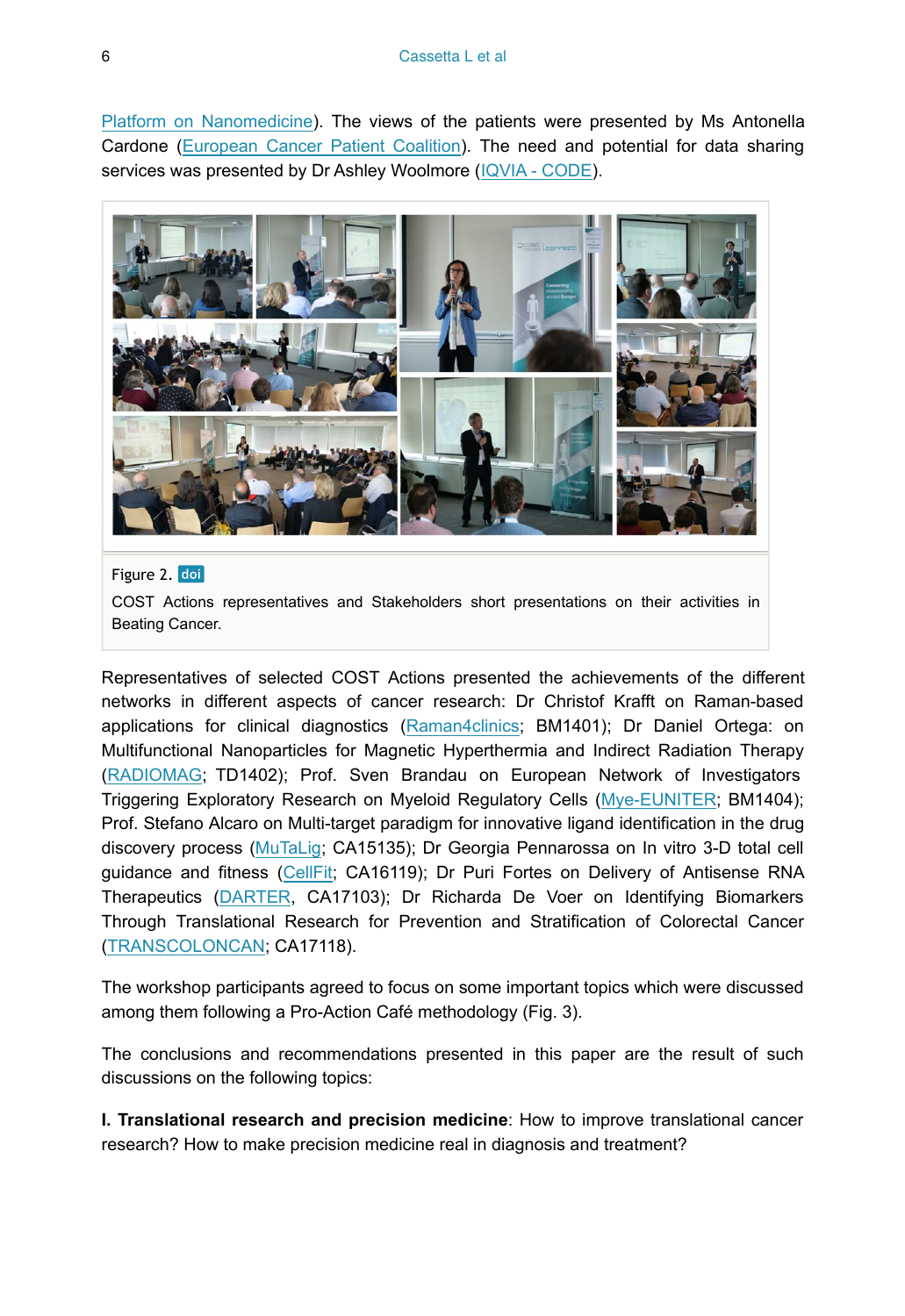**II. Cancer prevention**: How to achieve widespread healthy lifestyle choices for cancer prevention and survival?

**III. Patients**: How to evaluate the quality of cancer care that patients and their carers are receiving across Europe?

**IV. Low-hanging fruits**: How to improve cancer treatment approaches in cancers with the most urgent needs by 2030?

**V. Strategy**: How can we build a process to crosstalk and coordinate between the different stakeholders (academia, patients, industry, healthcare providers) in the field of cancer to get the most value for maximising efficacy and beating cancer?



Figure 3. doi Participants discussing in small groups during the Pro-Action Café.

## **Key outcomes and discussions**

#### **I. Translational research and precision medicine: How to improve translational cancer research? How to make precision medicine real in diagnosis and treatment**?

Moving novel cancer targets from bench to bedside is always a priority but also a big challenge; the translation efficiency and speed depends on multiple factors such as the ability to prioritize targets and accelerate their validation, the presence of solid infrastructures to link basic and clinical science, the ability to create academic spin-offs and a solid collaboration pipeline with pharmaceutical companies. So, what is missing to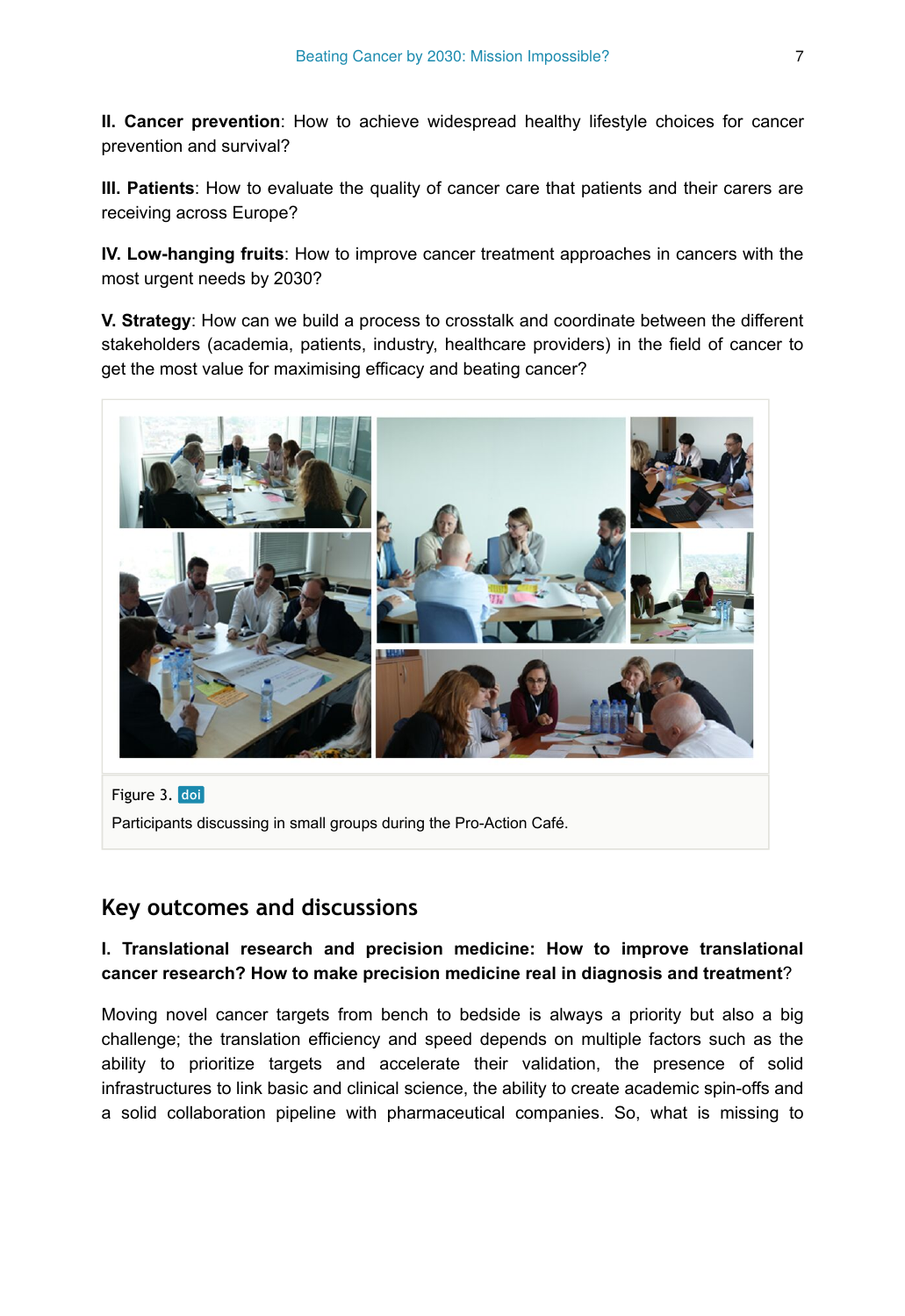improve research translation in Europe? The working group identified several potential action points, summarized here below:

- 1. **Improvement of pre-clinical studies quality**: the failure rate of clinical trials is high (Fogel 2018). A major reason for this is the poor pre-clinical validation of the cancer targets; mainly because cell lines or the animal models used are not predictive on what will happen in the clinical context. We need to invest more resources to develop better pre-clinical cancer models which allow basic scientists to select more rigorously their targets and will improve success rates in the clinical context.
- 2. **Access to translational grants**: one of the biggest hurdles for an academic lab willing to move its targets into an industrial setting, such as an academic start-up, is to find sufficient funds to further validate the targets and the platform in order to get Venture or Angel capital seed investments; there is the need to increase enterprise funds for academic labs.
- 3. **Initiation of a European Translational Forum (ETF) that can be developed into a European Translational Network (ETN)**: two key hurdles that hinder rapid and successful translation of research findings are the difficulty to form efficient larger teams and consortia to execute the translational research and the difficulty for such consortia to obtain initial funding in a reasonable time frame. An innovative funding and networking format, termed ETF, could overcome this. ETF would be a networking event/conference, which is associated with a dedicated budget. During the ETF translational consortia must be formed to be eligible for the funding call. After the ETF consortia formed during the event (and only those) have the chance to apply for the translational grants. It is anticipated that such an initiative would be highly attractive for those study groups interested in direct translational research. The aim of this network would be to give basic and clinical scientists, stakeholders, and regulatory entities a platform, with a budget, to access to grants specifically designed to move a specific project from pre-clinical to clinical validation. This network would allow the comparison of relevant targets for drug development, to gain access to technology and standardization platforms, to create a centralized interpretation of clinically actionable variants.

#### **II. Cancer prevention: How to achieve widespread healthy lifestyle choices for cancer prevention and survival**?

As stated in the introduction most cancers in Europe are caused by tobacco, alcohol consumption and general unhealthy lifestyles; therefore, it is easy to hypothesize how many cancers could be avoided if a healthier lifestyle would be adopted. The quest behind this mission is not easy to solve however, because making European citizens aware of the risk associated with certain behaviours and enabling them to live healthier lifestyles is not so straightforward. This working group discussed widely why people choose unhealthy lifestyles over healthier alternatives; several discussion points emerged, including the easy access to cheap unhealthy options compared to good ones, the confusion that arises from the available amount of, sometimes misguiding and contradictory, information, socioeconomic disparities in different European countries. What is missing to improve cancer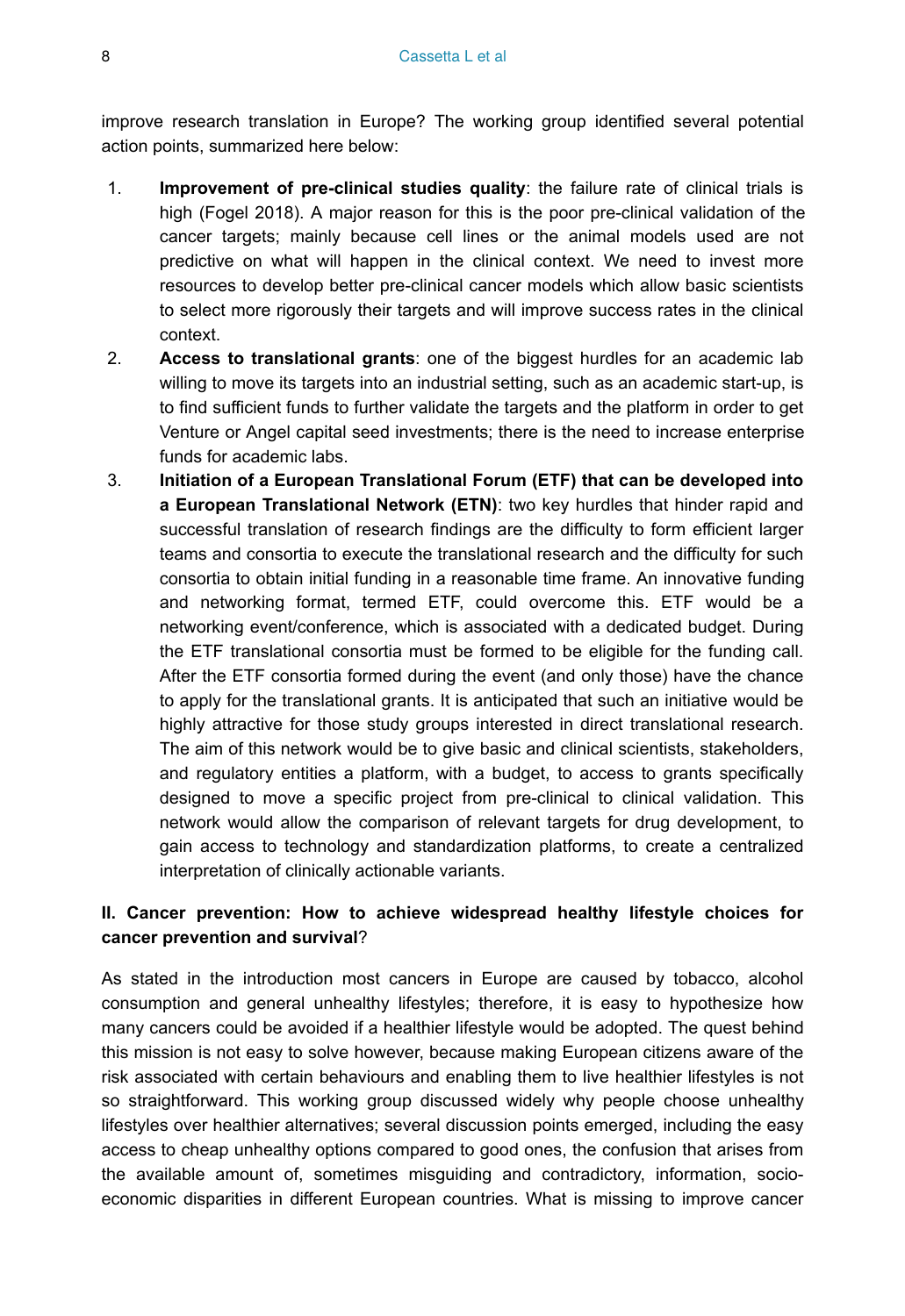prevention in Europe? The working group identified several potential action points, summarized here below:

- 1. **European science media centre and public engagement program**: in order to fight the spread of medical fake news and the adoption of unhealthy lifestyles we need to change the way we interact with society; the European Union should invest money in the creation of a reliable and interactive science media centre (online, papers, television programs) for its citizens. The communication strategies to be used need to take inspiration from the big brands, which utilize very powerful communication techniques to sell their products; scientists need to team up with journalists, graphic designers, publicists, movie directors, web influencers so that each individual group could synergize to communicate our message. We need to introduce the concept of "pop" science, where correct information is offered in an appropriate and accessible way. This would promote promotion the idea of RRI (Responsible Research and Innovation), in which all sorts of different stakeholders, including citizens, are part of the entire research process This would dramatically reduce the gap between science and society and reduce significantly the spread of fake news. We need to invest most of our efforts in the young generations of European citizens, to improve their knowledge on cancer prevention.
- 2. **Improvement of current research practice**: as basic scientists we recognize that there is the need to produce more solid data on the effect of unhealthy lifestyles on cancer; we need to invest more resources in developing more physiological animal models. We also need to invest more in behavioural/psychological science. Even if we have some indications of which lifestyle factors increase the risk of cancer we still do not know that much yet about why people make certain choices, and how they can be supported to make healthier choices. We need to invest in socioeconomic research studies which could calculate how much money and lives we could save if we positively influence the adoption of healthy lifestyles within the European community.
- 3. **Efficacy of prevention/policy measures**: The importance and efficacy of cancer prevention should be better addressed. Relevant stakeholders and policy makers should be more actively involved in the implementation of cancer prevention measures as there is a need for more funds.

#### **III. Patients: How to evaluate the quality of cancer care that patients and their carers are receiving across Europe**?

One major issue that is of extreme importance and should be taken into consideration is patient's welfare and quality of life from the perspective of the patient. Somehow, it is imperative not only to focus on cure by itself but also drive our efforts into patient's care. Noteworthy, cancer patients are stigmatized in society and for instance, once cured, they do not get any insurance and/or help to get a job. Therefore, is it enough to focus only on cancer treatment? One major question that was raised is: how can we evaluate the quality of cancer care that patients are receiving across Europe?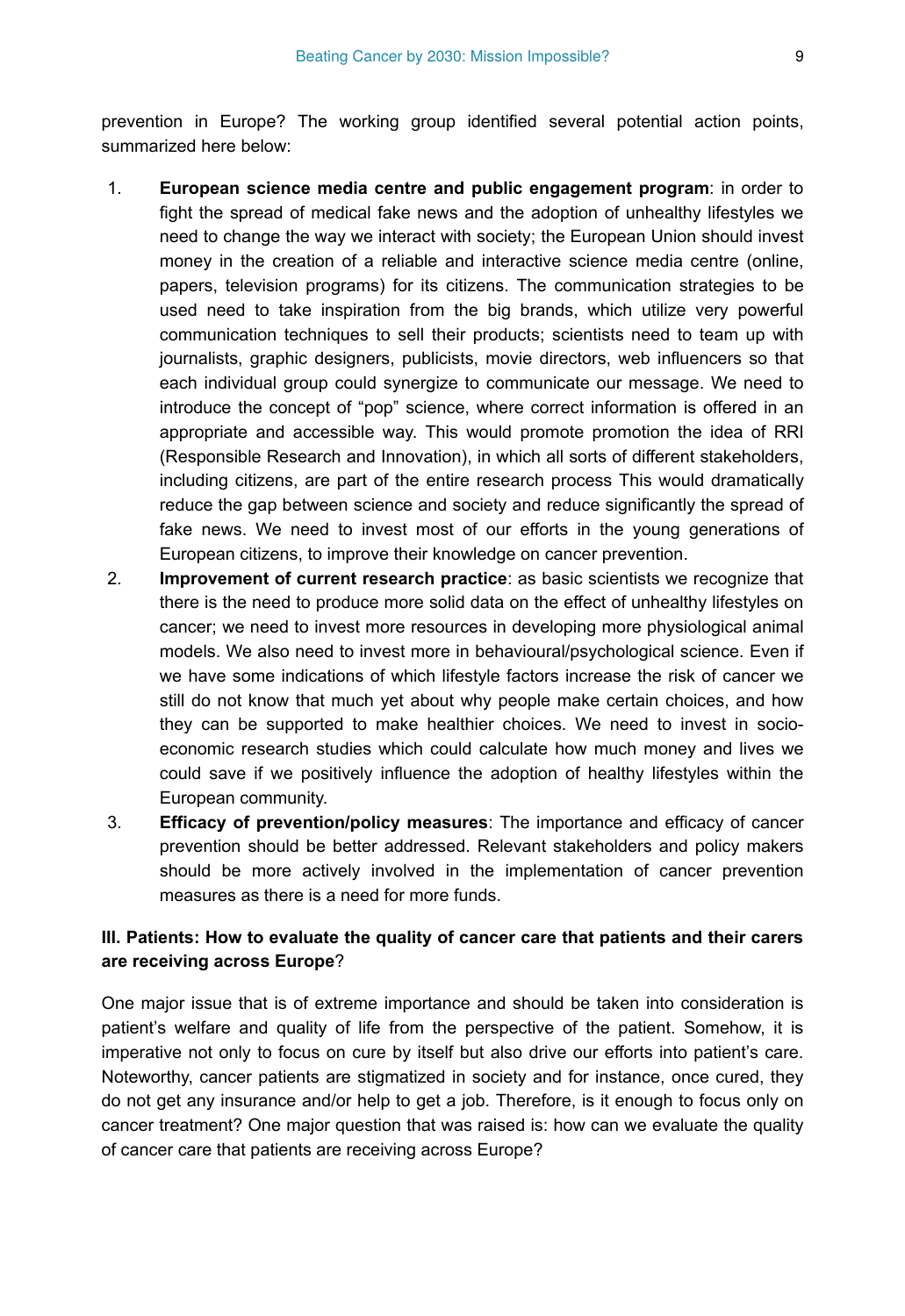Health benefits are usually measured in quality-adjusted life years saved. Cost-usefulness analysis is widely used to assess the efficacy of different clinical regimens by quantifying the changes in prognosis (survival rates, time to recurrence, etc.) and corrected by the quality of life. As such, quality of life is also a mean to address inequalities between patient's treatment and welfare worldwide. Currently, the existing data systems are challenging and EU initiatives, such as European Cancer Information System [\(European](https://www.encr.eu/news/european-cancer-information-system-ecis-web-application-released) [Commission/JRC. European Network of Cancer Registries:](https://www.encr.eu/news/european-cancer-information-system-ecis-web-application-released) *[European Cancer Information](https://www.encr.eu/news/european-cancer-information-system-ecis-web-application-released) [System \(ECIS\)](https://www.encr.eu/news/european-cancer-information-system-ecis-web-application-released)*), which is included in the European Network of Cancer Registries (ENCR) and constitutes a web-based tool that aims to promote awareness on cancer burden and to report/disseminate cancer burden indicators (incidence, mortality and survival), have a lot of space for improvement. Furthermore, considering that this topic is somehow complicated to evaluate and there is a lot of diversity, it is not totally clear which sources have the most trustful information. Consequently, getting the "right" indicators is key. Quality of life consists of a very complex and broad issues, including:

- Access to a full range of health care professionals (HCPs; specialists, nurses, psycho-oncologists, etc.) and to treatment innovations;
- Access of patients to full information, allowing them to choose among the therapeutic options;
- Self-care and primary care, along with support from the carers;
- Patient's safety and how to deal/act in response to therapy adverse effects;
- Follow-up care and survivorship;
- Discrimination against cancer survivors

|                                                           | <b>Individual Action</b>                                                                                                                       | <b>Collective Action</b>                                                                                                                                                                                  | <b>Mid-term</b>                                                                                                                                                 | Long-term                                                                                                                                        |  |
|-----------------------------------------------------------|------------------------------------------------------------------------------------------------------------------------------------------------|-----------------------------------------------------------------------------------------------------------------------------------------------------------------------------------------------------------|-----------------------------------------------------------------------------------------------------------------------------------------------------------------|--------------------------------------------------------------------------------------------------------------------------------------------------|--|
| Lack of agreed<br>measures / evaluation<br><b>process</b> | Clarify and express positioning on quality of<br>cancer care evaluation                                                                        | Conduct a full mapping and analysis (who<br>is doing what and what is missing)<br>Involve major stakeholders" in order to<br>analyse potential gaps and come up with<br>form actions and recommendations. | Socialise the topic at events and<br>meetings                                                                                                                   | Create the "European<br>standards of cancer care"<br>(standards and indicators that<br>should be used and made<br>effective and public friendly) |  |
| Prioritise measures /<br>evaluation features              | Organisations and stakeholders need to<br>clarify and express their sense of priority on<br>quality of cancer care measurement /<br>evaluation | Provide the right background and training<br>(e.g. for health care professionals)                                                                                                                         | Find out the interested parties and<br>unveil their perspective                                                                                                 |                                                                                                                                                  |  |
| Data source                                               | Different communities to identify and bring<br>forward what is available in their domain.<br>including fresh research                          | Mapping consensus<br>Make recommendations<br>Create the "starting block"                                                                                                                                  |                                                                                                                                                                 | Accountability tool                                                                                                                              |  |
| EU competence and<br>political will                       | Partners need to state their commitment to<br>the actions in order to help achieving the goal<br>(launch conversations internally)             | Involve national Ministries of Health and<br>Sanitation as soon as possible<br>Connect to EU cancer mission and<br>Innovative Partnership for Action Against<br>Cancer (iPAAC)                            | Working out the scope of the overall<br>project and define where the<br>funding is coming from (funding<br>sources)<br>Start communicating project<br>potential |                                                                                                                                                  |  |
| <b>Responsibility</b>                                     | Confirming which associations and partners<br>themselves will commit to the construction of<br>the system (define who leads the action)        | Mapping will tell who is already taking<br>responsibility.<br>Identify who does what at the national level                                                                                                | List potential action leads<br>Define action participants and<br>which topics should be addressed                                                               |                                                                                                                                                  |  |

#### Figure 4. doi

Actions proposed to improve cancer patients care.

An important question that was raised by the working group to understand what is currently missing is: what is patient's perspective on quality of life? All the parameters related with quality of life are differently measured across Europe and unfortunately, there are some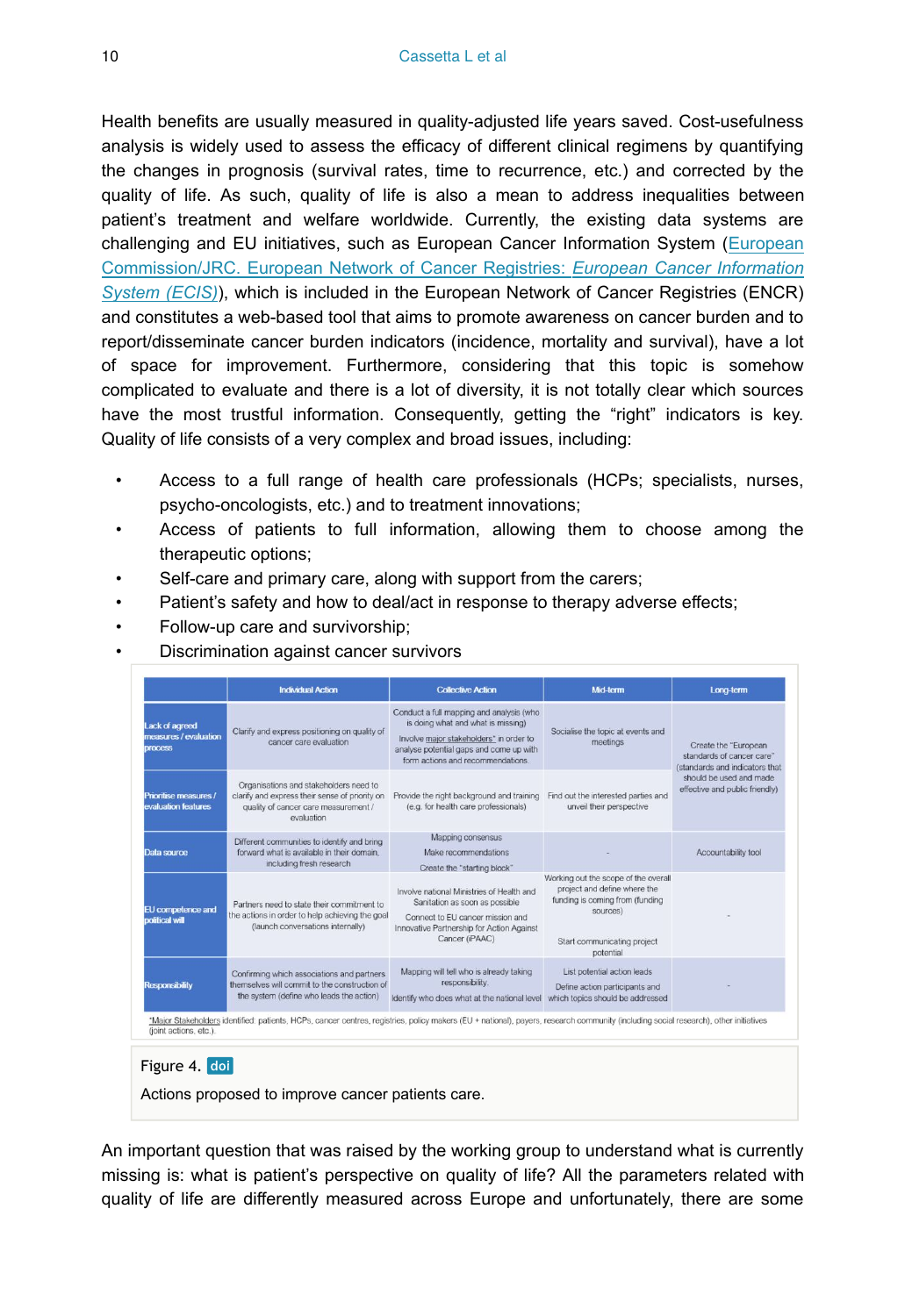issues that are not well-discussed and measured. Therefore, there is as urgent lack of agreements/agreed measures/consensus across EU on baseline requirements on quality of life and data discussion is imperative. Parameters, prioritisation is also pivotal. When facing cases where it is impossible to address all the parameters, which ones are the most important? Data sources are very heterogenous across Europe and between different sectors (e.g. hospital *vs* community) and public availability should be revised.

Taking all these into account, the working group proposed several actions that might be implemented to improve the cancer patients care (Fig. 4).

#### **IV. Low-hanging fruits: How to improve cancer treatment approaches in cancers with the most urgent needs by 2030**?

Although there are several therapeutic approaches currently available for cancer patients, an important question was raised: how can we improve cancer treatment approaches in cancers with the most urgent needs by 2030? To efficiently address this point, some questions were discussed.

- First, is it possible to identify druggable targets? To do that, it is imperative to perform a better and extensive characterization of cancer types. This will allow the development of new targeted therapies that might counteract cancer development.
- New therapies should be effective, safe (with the lowest side effects), allow a relatively good quality of life and an easy adhesion to therapeutics. Furthermore, innovative formulations to reach an efficient delivery of the drugs should be envisioned.
- Facilitate early clinical trials to evaluate the potential and efficacy of these new molecules/drugs should be considered. Also, to get more accurate results when evaluating new drugs on trials, patient stratification should be considered to avoid unnecessary treatments for patients who will probably not respond. On a general point-of-view, what is missing? The working group identified that the most important factor that is crucial to improve cancer treatment is to stratify patient populations.
- In addition, it is also important to identify "neglected" cancers. How is this possible? And should we prioritize some cancers? If so, how can we perform it? According to which parameters? Should we take into consideration prevalence (rare cancers) or mortality rates? Or even both? As a direct consequence of this prioritization, moral and social problems emerge, and it is widely known that the main driver of cancer therapeutics is currently the available resources (cost-benefit evaluation).

Taking these questions into consideration, the working group proposed some concerted actions that might be applied in the future to advance these topics:

- 1. **Identify the barriers to treatment, including**: Proper identification of the targets; Optimize delivery to the target; Improve detection and diagnosis; Improve knowledge transfer;
- 2. **Develop new treatment strategies, addressing**: Clinical trial design for less frequent cancers and rare targets; Create a database of reproducible failures;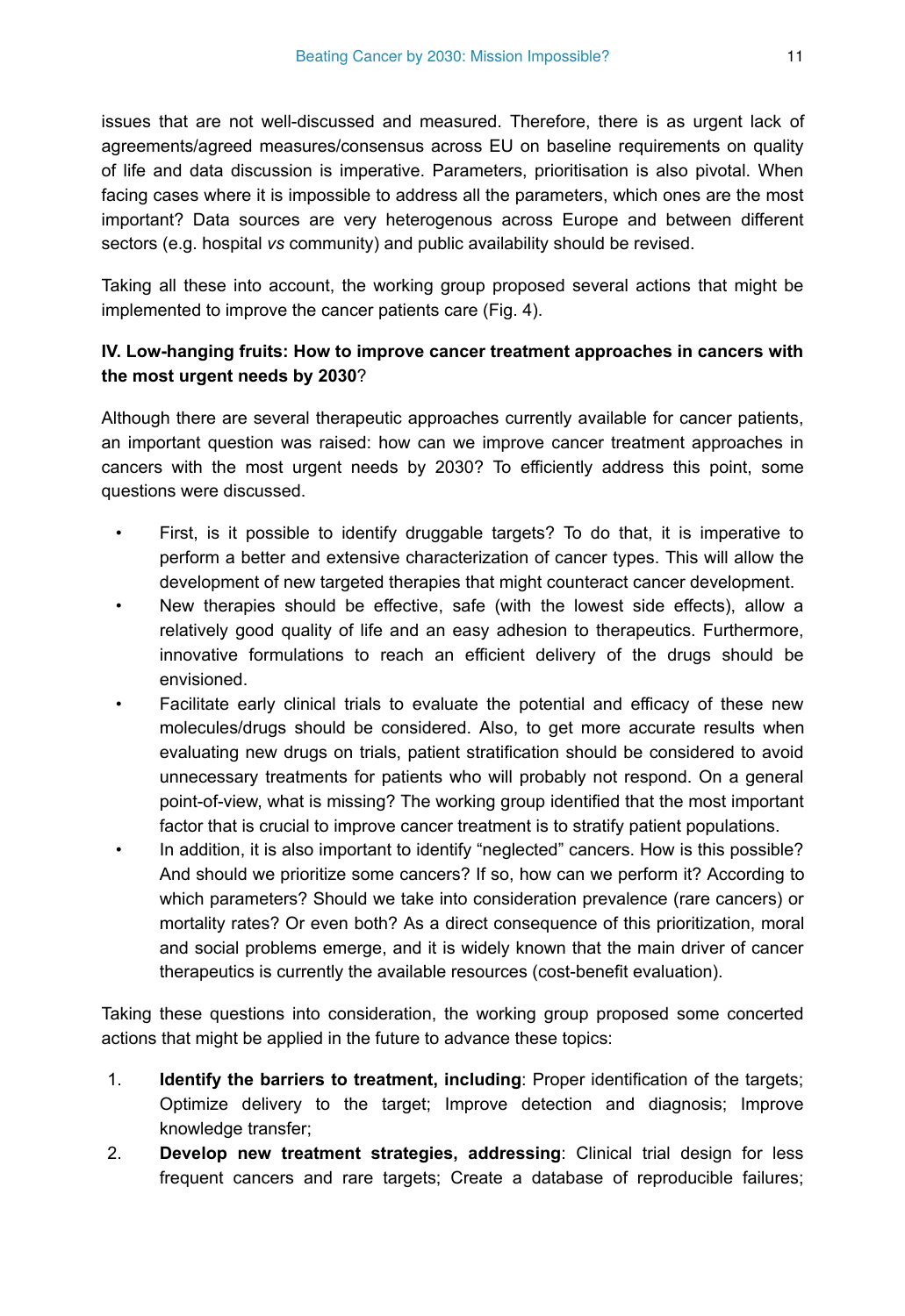Invest in new drugs that were less explored by the industry; Exploit new combinations of multi-drugs;

- 3. **In the testing of the treatments and in the analysis, we should consider**: Clinical stratification with regimen; Changes in lifestyle of patients and integration on the treatments in the patient's and families' daily routine;
- 4. **Enable easy knowledge and data sharing at European level**: In this respect, COST Actions can play a critical role by coordinating joint efforts within and across the different networks. However, the EU Mission on Cancer will be critical for a successful advancement of this action point.

#### **V. Strategy: How can we build a process to crosstalk and coordinate between the different stakeholders (academia, patients, industry, healthcare providers) in the field of cancer to get the most value for maximising efficacy and beating cancer**?

A coordinated and efficient collaboration between the different stakeholders is one of the most important and determinant factors that might contribute to beat cancer. However, it is well-known that these relationships are not easy and should be extensively improved. Therefore, an important question was raised and discussed: how can we build a process to cross-talk and coordinate between the different stakeholders (academia, patients, industry, healthcare providers) in the field of cancer to get the most value and for maximizing efficacy and, therefore, beating cancer? This question has been under debate for many years and has not a simple question. Still, the working group identified potential and important missing facts that should be considered in the future.

Firstly, the lack of trust between the different stakeholders comprises an important drawback in this process. For instance, basic researchers usually do not fully trust pharmaceutical industries. A problem-solving approach in the development of the research agenda as well as creating specific and efficient cooperation tools might also help in ending this gap and create some cohesion between all the involved entities.

Considering all the bureaucratic paperwork and process in this cross-talk, the development of a simplifying administrative process for projects under development is urgently needed. Furthermore, it will be important to include experts and stakeholders in process design with strategic knowledge that will make this process easier for all involved parties.

Cross-sectional calls should be envisioned that might involve all the stakeholders and be inter- and trans-disciplinary as much as possible. This may imply that some funding calls might need to be revised and adapted, which calls also for a change of mindset within the research and innovation funding agencies.

Last but not the least, academic and research institutions need to adopt a mission-oriented research. This will facilitate the collaboration and joint efforts with other stakeholders.

The working group highlighted what should be done in the next years to overcome this problem:

1. Define a clear outcome and timeframe for the cancer mission;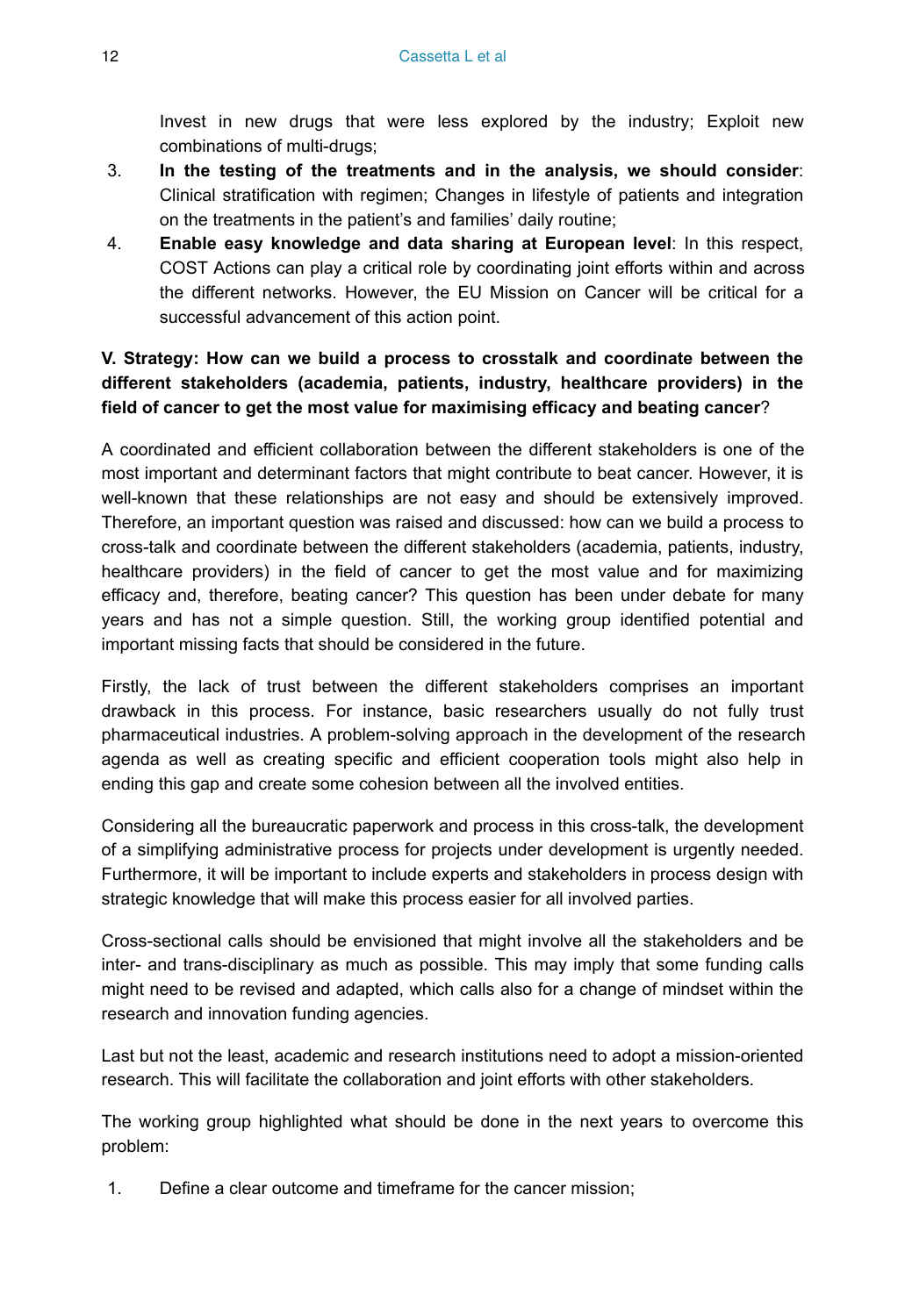- 2. Establishing mechanisms of coordination between the Cancer Mission and Member States Cancer Plans.
- 3. Mapping the current state-of-the-art of cancer research and treatment in Europe;
- 4. Reinforce current instruments for networking (research infrastructures, COST-Actions, etc.) to align with the cancer mission for 2030;
- 5. Introduce innovative funding tools with high levels of plasticity to improve efficiency;
- 6. Foster or recommend the development of cancer missions-oriented plans between research and health industries;
- 7. Create advisory/dialogue stakeholders to provide ideas and feedback to the mission-control body.

# **Conclusions**

The COST Connect workshop raised important aspects which have to be considered if we really want to achieve the important goal of beating cancer by 2030. In summary these below are the main conclusions and recommendations:

**Strategy**. We need to connect all the stakeholders (academia, patients, industry, healthcare providers) and policy makers to build a strong relationship based on trust and productive cooperation. **The main recommendation would be**:

- **to reinforce current instruments for networking**;
- **t o introduce innovative funding tools with high level of plasticity to improve efficiency.**

**Education**. We should invest our time and resources to prevent cancer by creating European science media centres and public engagement programs to reduce the gap between science and society and to improve people knowledge on cancer prevention. We also need to produce more data on the potential positive impact of prevention measures on the European budgets and better understand the reasons behind unhealthy lifestyles. **The main recommendation would be**:

- **to create European science media centres**;
- **to invest money in research to prove the efficacy of prevention measures**;
- **to invest money in behavioural/psychological science to better understand why people decide to adopt unhealthy lifestyles.**

**Therapy**. The translation process of novel cancer targets into the clinic is too inefficient and expensive, too many clinical trials fail due to poor pre-clinical validation of targets. **The main recommendation would be**:

- **to invest more resources to develop better pre-clinical cancer models**;
- **to facilitate early clinical trials and to improve patients' stratification**;
- **the initiation of a European Translational Forum (ETF) whose main goal is to form translational consortia funded by specific translational grants.**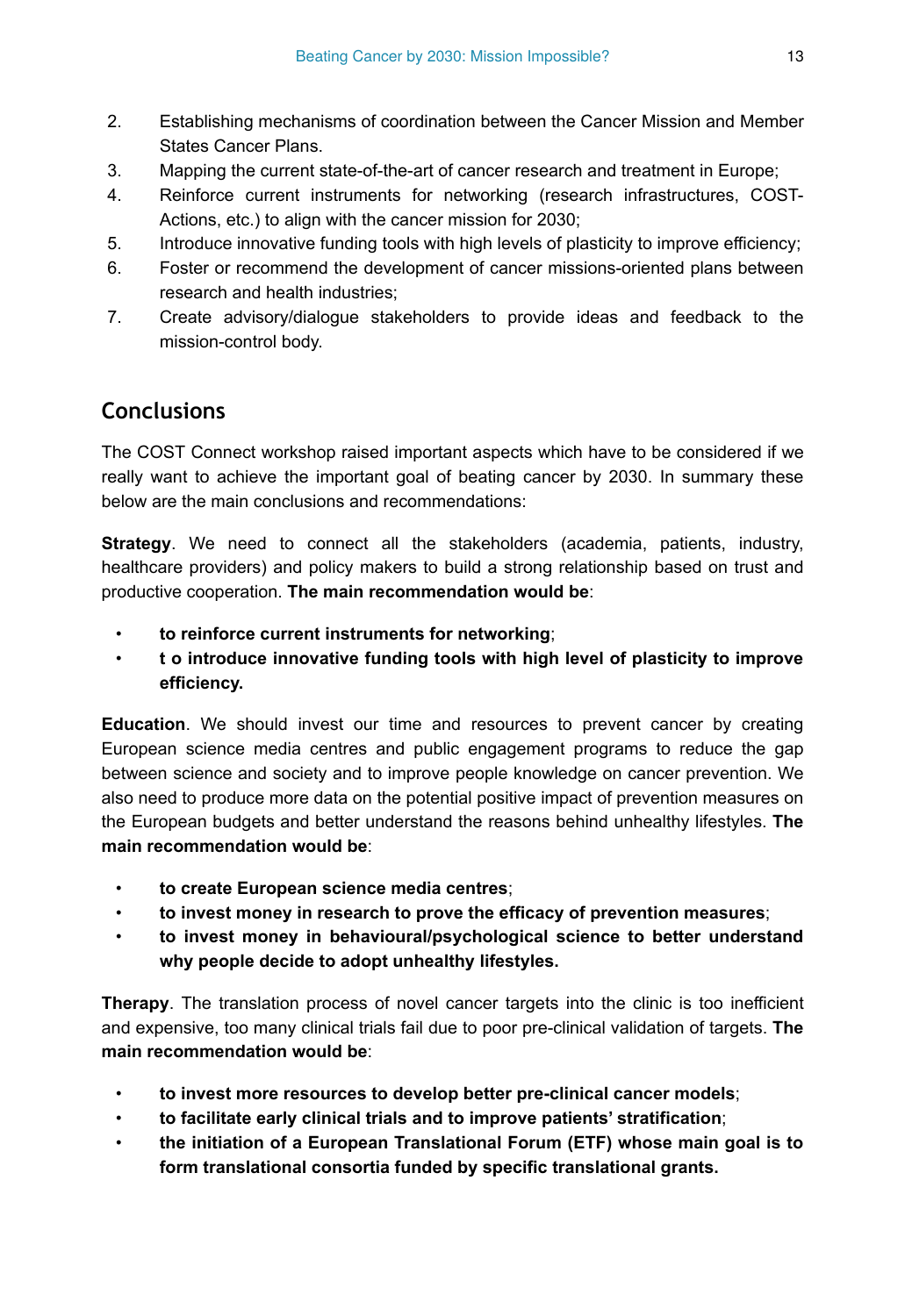**Patients.** We should not only focus on treatment but also on the quality of life of patients under cancer treatment and patients who, once cured, are stigmatized in society. **The main recommendation would be**:

- **to standardize the parameters used to assess the quality of life across European countries**;
- **to create the "European Standards of Cancer care**";
- **to improve data source curation and accessibility.**

## **Author contributions**

Lucas Cassetta and Pedro Rodrigues coordinated and led the writing of this paper and share first authorship. The remaining authors of this paper were involved either in coordinating the workshop, leading the discussions, or summarising the conclusions.

## **References**

- Bray F, Soerjomataram I (2015) The Changing Global Burden of Cancer: Transitions in Human Development and Implications for Cancer Prevention and Control. In: Gelband H, Jha P, Sankaranarayanan R, Horton S (Eds) Cancer: Disease Control Priorities. Third, 3. The International Bank for Reconstruction and Development / The World Bank [https://doi.org/10.1596/978-1-4648-0349-9\\_ch2](https://doi.org/10.1596/978-1-4648-0349-9_ch2)
- Bray F, et al. (2018) Global cancer statistics 2018: GLOBOCAN estimates of incidence and mortality worldwide for 36 cancers in 185 countries. CA Cancer J Clin <https://doi.org/10.3322/caac.21492>
- Curigliano G, et al. (2020) Managing cancer patients during the COVID-19 pandemic: An ESMO Interdisciplinary Expert Consensus. Annals of Oncology <https://doi.org/10.1016/j.annonc.2020.07.010>
- Fogel DB (2018) Factors associated with clinical trials that fail and opportunities for improving the likelihood of success: A review. Contemp Clin Trials Commun <https://doi.org/10.1016/j.conctc.2018.08.001>
- Jönsson B, et al. (2016) The cost and burden of cancer in the European Union. Eur J Cancer<https://doi.org/10.1016/j.ejca.2016.06.022>
- Luengo-Fernandez R, et al. (2013) Economic burden of cancer across the European Union: a population-based cost analysis. Lancet Oncol [https://doi.org/10.1016/](https://doi.org/10.1016/S1470-2045(13)70442-X) [S1470-2045\(13\)70442-X](https://doi.org/10.1016/S1470-2045(13)70442-X)
- Maringe C, et al. (2020) The impact of the COVID-19 pandemic on cancer deaths due to delays in diagnosis in England, UK: a national, population-based, modelling study. Lancet Oncol [https://doi.org/10.1016/S1470-2045\(20\)30388-0](https://doi.org/10.1016/S1470-2045(20)30388-0)
- Maule M, Merletti F (2012) Cancer transition and priorities for cancer control. Lancet Onco [https://doi.org/10.1016/S1470-2045\(12\)70268-1](https://doi.org/10.1016/S1470-2045(12)70268-1)
- OECD, European Union (2018) Health at a Glance: Europe 2018: State of Health in the EU Cycle. OECD Publishing.
- Pramesh CS, et al. (2015) Delivery of affordable and equitable cancer care in India. Lancet Oncol [https://doi.org/10.1016/S1470-2045\(14\)70117-2](https://doi.org/10.1016/S1470-2045(14)70117-2)